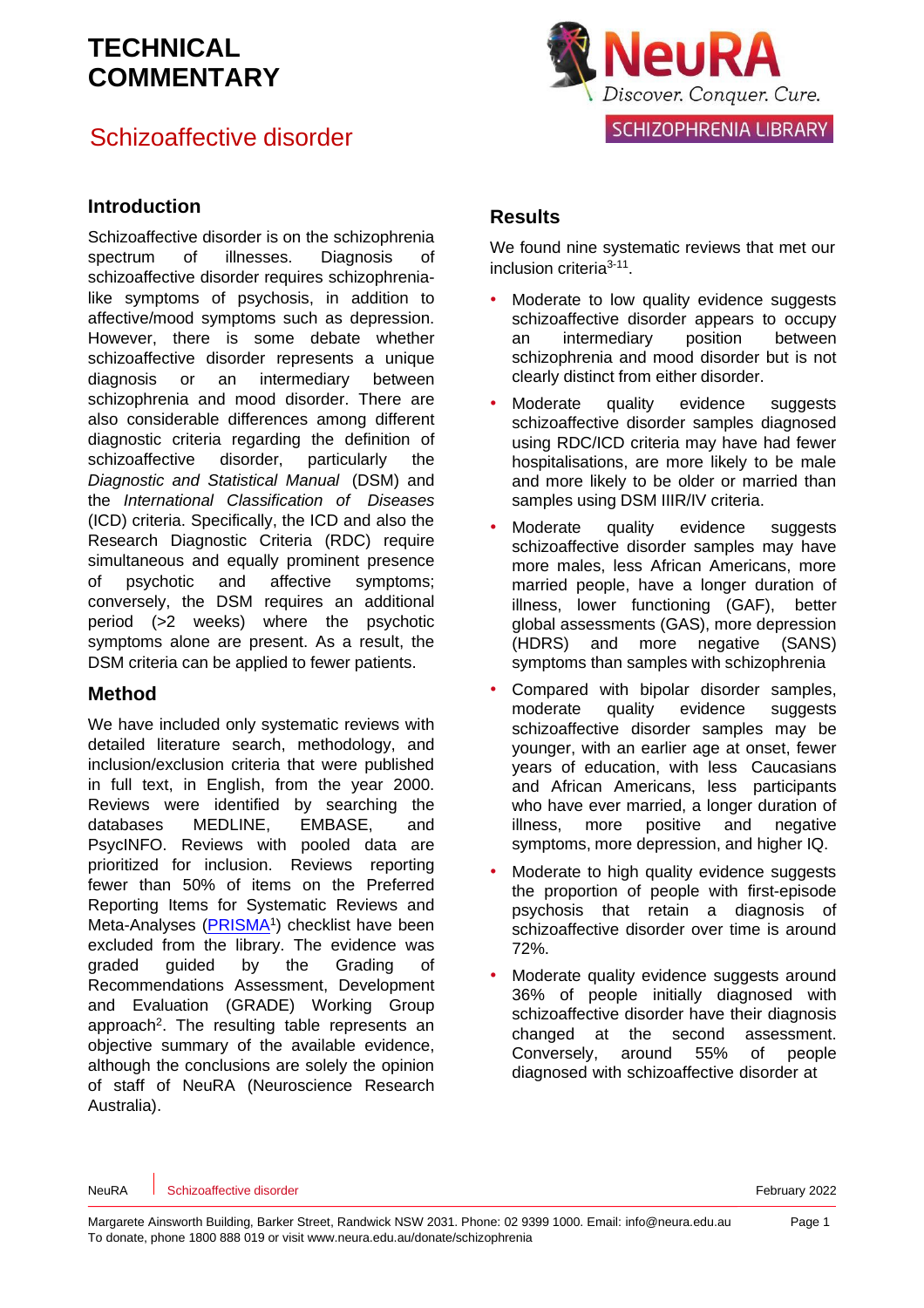Schizoaffective disorder



### **SCHIZOPHRENIA LIBRARY**

the second assessment were originally diagnosed with other disorders. Schizophrenia or affective disorders were the most common original or subsequent diagnosis.

- Moderate to high quality evidence suggests lower interrater reliability for diagnosis of schizoaffective disorder than for diagnosis of schizophrenia, bipolar disorder, or unipolar depression.
- Moderate to high quality evidence suggests significantly poorer test-retest reliability for schizoaffective disorder diagnosis than for bipolar disorder, schizophrenia, or unipolar depression diagnoses.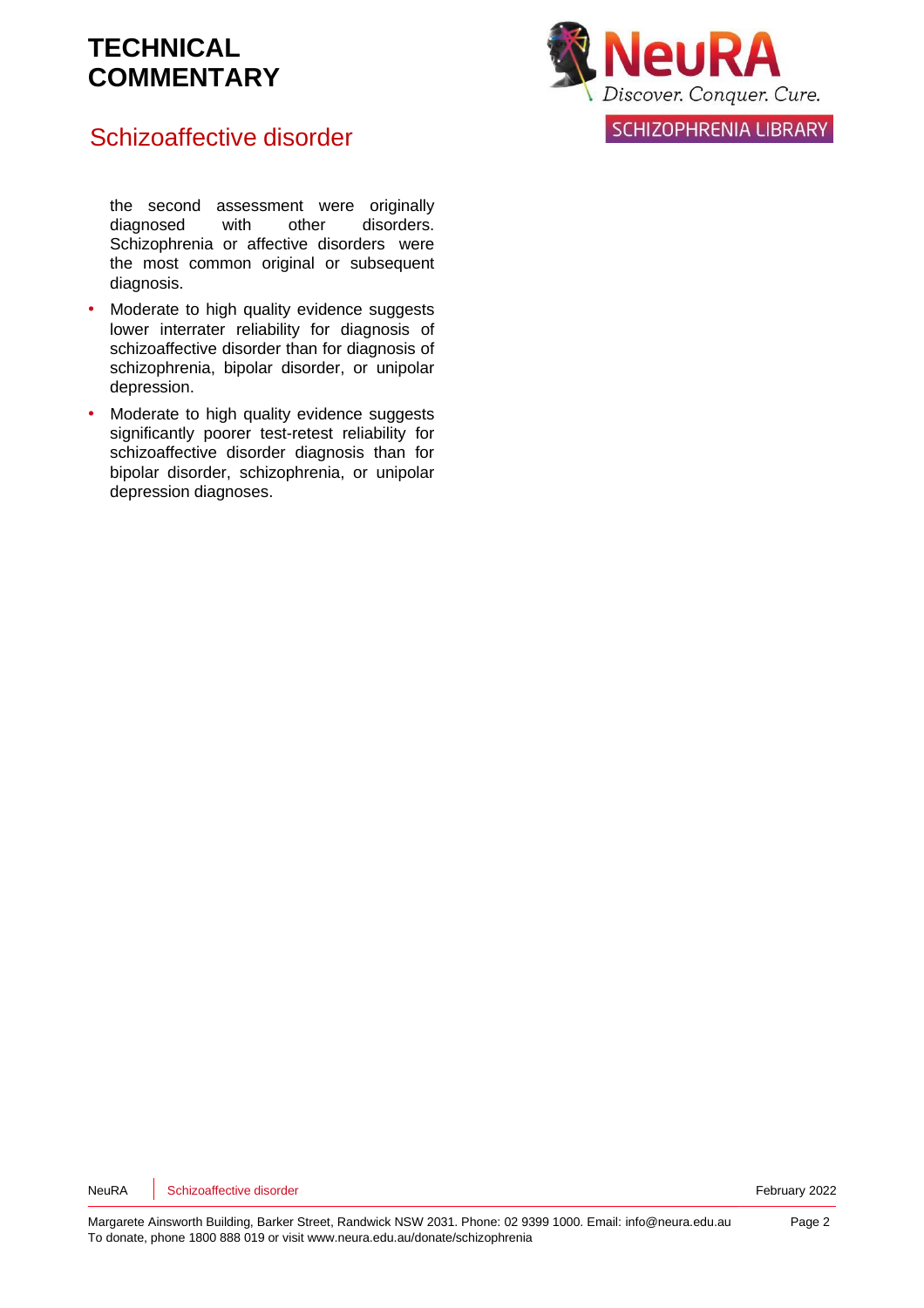### Schizoaffective disorder



*Cheniaux E, Landeira-Fernandez J, Telles LL, Lessa JLM, Dias A, Duncan T, Versiani M*

**Does schizoaffective disorder really exist? A systematic review of the studies that compared schizoaffective disorder with schizophrenia or mood disorders**

### **Journal of Affective Disorders 2008; 106: 209-217**

View review [abstract](http://www.ncbi.nlm.nih.gov/pubmed/17719092) online

| Comparison                 | Assessment of characteristics of schizoaffective disorder (SCA)<br>compared with schizophrenia (SCZ) and mood disorder (MD).                                                                                                                                                                  |
|----------------------------|-----------------------------------------------------------------------------------------------------------------------------------------------------------------------------------------------------------------------------------------------------------------------------------------------|
| <b>Summary of evidence</b> | Moderate to low quality evidence (direct, unclear sample sizes,<br>unable to assess consistency or precision) suggests<br>schizoaffective disorder appears to occupy an intermediary<br>position between schizophrenia and mood disorder but is not<br>clearly distinct from either disorder. |
|                            |                                                                                                                                                                                                                                                                                               |

#### **Demographic characteristics**

#### *Gender*

23 of 35 studies reported no difference in the gender distribution in people with SCA compared to SCZ. 32 of 38 studies reported no gender differences between SCA and MD.

12 of 35 studies reported more females with SCA compared to SCZ. 4 of 38 studies found fewer females with SCA compared to MD and 2 of 38 studies found more women with SCA than MD.

#### *Marital status*

6 of 11 studies found fewer SCA patients were never married compared to SCZ, 5 studies found no difference.

3 of 12 studies found more SCA patients never married compared to MD patients, though 9 studies found no difference.

#### *Employment*

3 of 5 studies found fewer SCA patients were unemployed compared to SCZ, 2 studies found no difference.

1 of 12 studies found more SCA patients were unemployed compared to MD patients, though 4 studies found no difference.

#### **Clinical characteristics**

#### *Psychotic symptoms*

10 of 20 studies found the intensity/frequency of psychotic symptoms was lower in SCA patients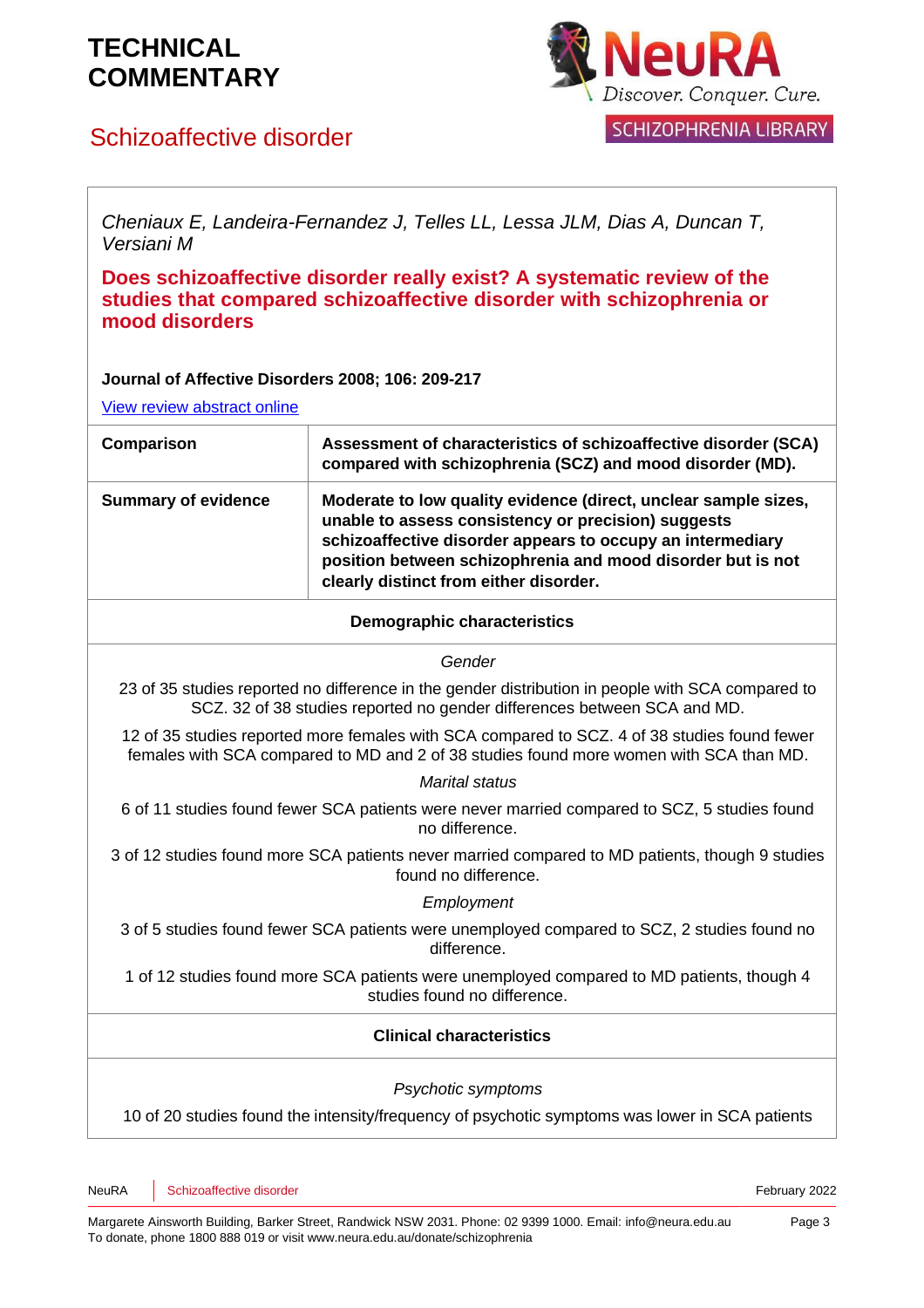## Schizoaffective disorder



### SCHIZOPHRENIA LIBRARY

| compared to SCZ, 10 studies found no difference.                                                                                                       |
|--------------------------------------------------------------------------------------------------------------------------------------------------------|
| 6 of 12 studies found the intensity/frequency of psychotic symptoms was higher in SCA patients<br>compared to MD, 6 studies found no difference.       |
| Negative symptoms                                                                                                                                      |
| 8 of 16 studies found the intensity/frequency of negative symptoms was lower in SCA patients<br>compared to SCZ, 8 studies found no difference.        |
| 5 of 12 studies found the intensity/frequency of negative symptoms was higher in SCA patients<br>compared to MD, though 8 studies found no difference. |
| Affective symptoms                                                                                                                                     |
| 4 of 11 studies found the intensity/frequency of affective symptoms was higher in SCA patients<br>compared to SCZ, 7 studies found no difference.      |
| 5 of 11 studies found the intensity/frequency of affective symptoms was lower in SCA patients<br>compared to MD, 6 studies found no difference.        |
| Clinical evolution                                                                                                                                     |
| 24 of 39 studies SCA patients had more favourable clinical evolution compared to SCZ, 15 studies<br>found no difference.                               |
| 21 of 44 studies SCA patients had less favourable clinical evolution compared to MD, 23 studies<br>found no difference.                                |
| <b>Treatment response</b>                                                                                                                              |
| 3 of 6 studies SCA patients had better response to drug treatment compared to SCZ, 3 studies<br>found no difference.                                   |
| 3 of 12 studies SCA patients had worse response to drug treatment compared to MD, 9 studies<br>found no difference.                                    |
| <b>Functional outcomes</b>                                                                                                                             |
| Neuropsychological performance                                                                                                                         |
| 5 of 19 studies found the severity of cognitive deficit was lower in SCA patients compared to SCZ,<br>though 14 studies found no difference.           |
| 5 of 12 studies found the severity of cognitive deficit was higher in SCA patients compared to MD,<br>though 7 studies found no difference.            |
| Insight                                                                                                                                                |
| 2 of 4 studies found SCA patients showed better insight compared to SCZ, 2 studies found no<br>difference in degree of insight deficit.                |
| 1 of 4 studies found SCA patients showed better insight compared to MD, though 3 studies found<br>no difference in degree of insight deficit.          |
| Social function                                                                                                                                        |
| 5 of 6 studies found the level of premorbid social adaptation was higher in SCA patients compared<br>to SCZ, though 1 study found no difference.       |
| 5 of 6 studies found the level of premorbid social adaptation was lower in SCA patients compared                                                       |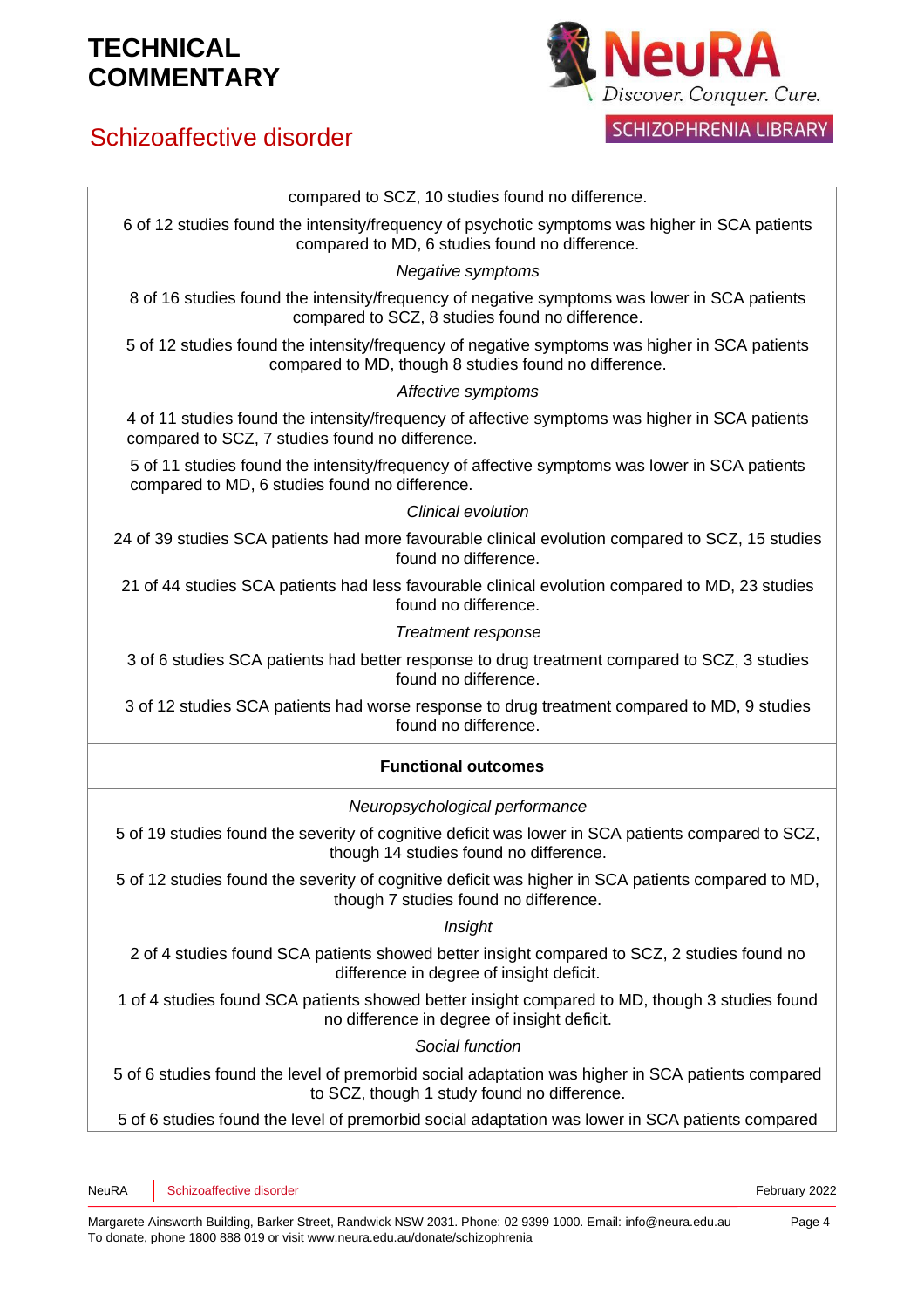## Schizoaffective disorder



### **SCHIZOPHRENIA LIBRARY**

#### to MD, though 1 study found no difference.

*Age of onset*

2 of 21 studies found SCA patients had a later age of onset compared to SCZ, while 19 studies found no difference.

6 of 23 studies found SCA patients had an earlier age of onset compared to MD, while 17 studies found no difference.

#### *Hospitalisations*

4 of 13 studies found SCA patients had more previous hospitalisations compared to SCZ, while 9 studies found no difference.

5 of 14 studies found SCA patients had more previous hospitalisations compared to MD, while 9 studies found no difference.

*Suicide*

Seven studies found no differences among the three disorders in frequency of suicide attempts, while 2 studies found more suicide attempts in SCA compared to either SCZ or MD.

#### *Substance use*

5 studies report no difference between disorders in rates of substance use, though 1 study reports higher rates in SCA compared to SCZ, and 1 study reports higher rates in MD compared to SCA.

#### **Physical features**

#### *Cortisol and HPA axis function*

2 of 2 studies found increased cortisol and associated protein levels in SCA patients compared to SCZ.

3 of 5 studies found no difference in HPA axis protein levels between SCA and MD patients, however 2 studies found lower cortisol levels in SCA patients compared to MD.

*Brain structure*

4 of 5 studies found no difference in global brain structure between SCA and SCZ. 3 of 5 studies also found no difference in brain structure between SCA and MD.

#### **Family morbidity**

26 studies assessed the risk of SCZ or MD in relatives of patients.

#### *Schizophrenia risk*

4 of 14 studies found that the familial risk of SCZ was lower for relatives of SCA patients compared to relatives of SCZ patients, however 10 studies found no difference in risk of SCZ.

9 of 23 studies found that the familial risk of SCZ was higher for relatives of SCA patients compared to relatives of MD patients, however 14 studies found no difference in risk of SCZ.

#### *Mood disorder risk*

11 of 20 studies found that the familial risk of MD was higher for relatives of SCA patients compared to relatives of SCZ patients, 9 studies found no difference.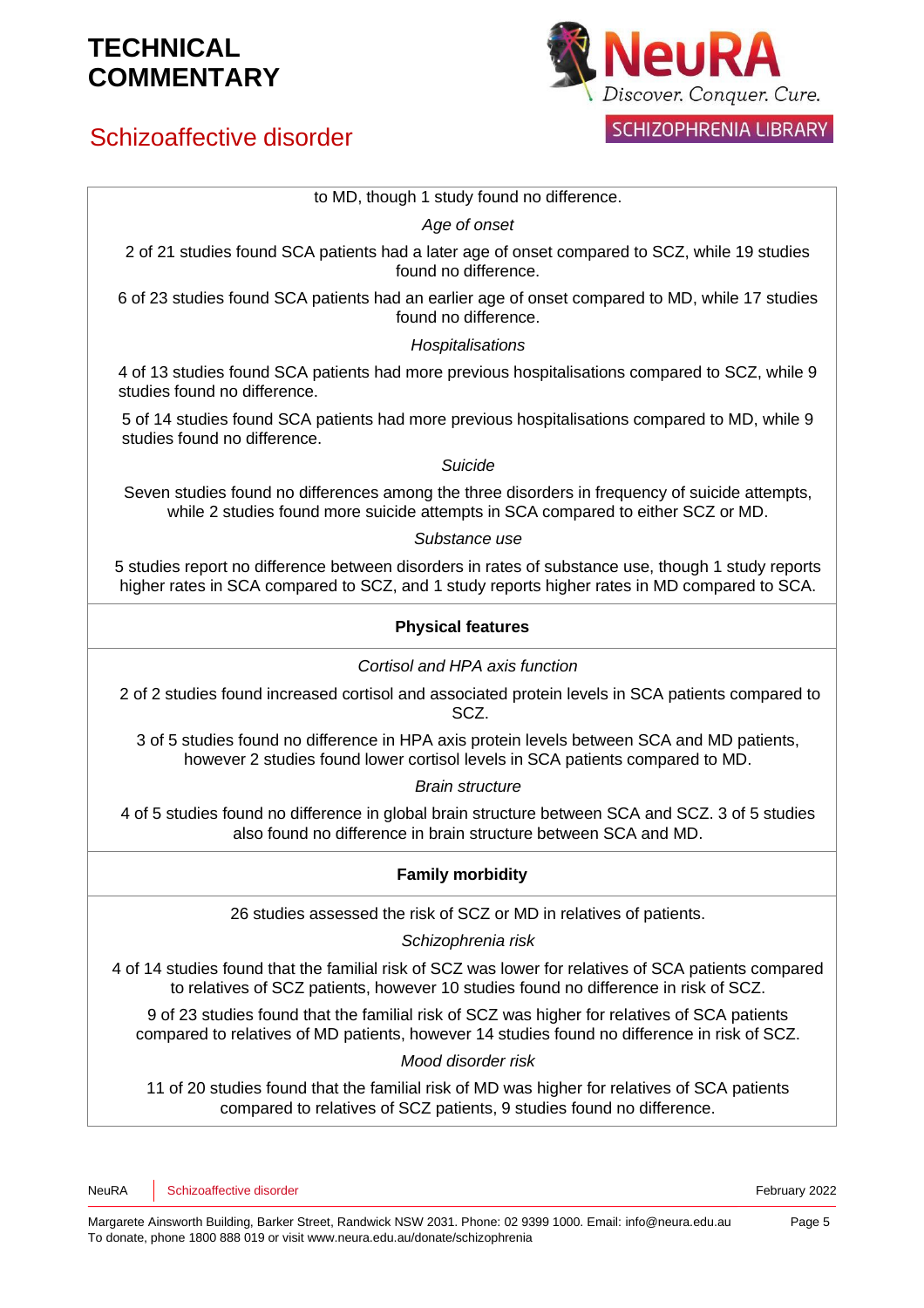

### Schizoaffective disorder

**SCHIZOPHRENIA LIBRARY** 

| 4 of 26 studies found that the familial risk of MD was lower for relatives of SCA patients compared<br>to relatives of MD patients, 22 studies found no difference. |                                                        |
|---------------------------------------------------------------------------------------------------------------------------------------------------------------------|--------------------------------------------------------|
| Consistency <sup>‡</sup>                                                                                                                                            | Unable to assess, appears mostly inconsistent.         |
| <b>Precision</b> §                                                                                                                                                  | Unable to assess; no measure of precision is reported. |
| Directness                                                                                                                                                          | <b>Direct</b>                                          |

*Fusar-Poli P, Cappucciati M, Rutigliano G, Heslin M, Stahl D, Brittenden Z, Caverzasi E, McGuire P, Carpenter WT*

**Diagnostic stability of ICD/DSM first-episode psychosis diagnoses: metaanalysis**

#### **Schizophrenia Bulletin 2016; 42(6): 1395-406**

View review [abstract](https://www.ncbi.nlm.nih.gov/pubmed/26980142) online

| Comparison                                                                                    | Diagnostic stability in people with first-episode psychosis using<br>ICD or DSM over 4-5 years.                                                                                                                                                      |
|-----------------------------------------------------------------------------------------------|------------------------------------------------------------------------------------------------------------------------------------------------------------------------------------------------------------------------------------------------------|
| <b>Summary of evidence</b>                                                                    | Moderate to high quality evidence (unable to assess<br>consistency, precise, direct, large sample) suggests the<br>proportion of people with first-episode psychosis that retain a<br>diagnosis of schizoaffective disorder is around 72% over time. |
|                                                                                               | <b>Diagnostic stability</b>                                                                                                                                                                                                                          |
|                                                                                               | 42 studies $N = 14$ 484, follow-up average 4.5 years                                                                                                                                                                                                 |
|                                                                                               | The proportion of people with first-episode psychosis that retain a diagnosis of schizoaffective<br>disorder is around 72%;                                                                                                                          |
| Schizoaffective disorder: 0.72, 95%CI 0.61 to 0.73                                            |                                                                                                                                                                                                                                                      |
| Other diagnoses;                                                                              |                                                                                                                                                                                                                                                      |
| Schizophrenia: 0.90, 95%CI 0.85 to 0.95                                                       |                                                                                                                                                                                                                                                      |
| Schizophreniform disorder: 0.29, 95%CI 0.22 to 0.38                                           |                                                                                                                                                                                                                                                      |
| All affective spectrum psychoses: 0.84, 95%CI 0.79 to 0.89                                    |                                                                                                                                                                                                                                                      |
| Substance-induced psychotic disorder: 0.66, 95%CI 0.51 to 0.81                                |                                                                                                                                                                                                                                                      |
| Delusional disorder: 0.59, 95%Cl 0.47 to 0.71                                                 |                                                                                                                                                                                                                                                      |
| Acute and transient psychotic disorder/brief psychotic disorder: 0.56, 95%CI 0.62 to 0.60     |                                                                                                                                                                                                                                                      |
| Psychosis not otherwise specified: 0.36, 95%CI 0.27 to 0.45                                   |                                                                                                                                                                                                                                                      |
| About 10% of patients with diagnosis of affective spectrum psychoses changed to schizophrenia |                                                                                                                                                                                                                                                      |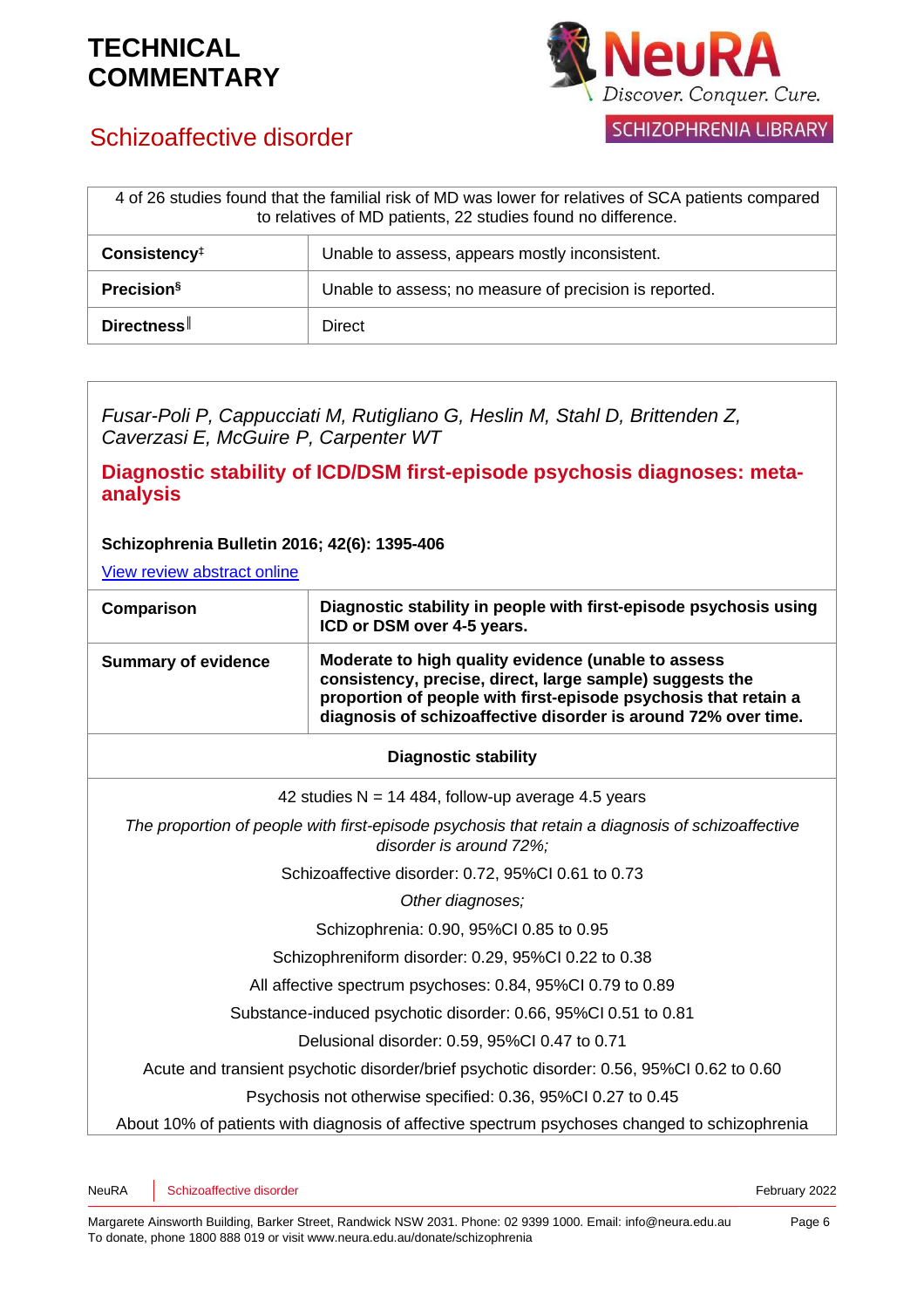## Schizoaffective disorder



|  | spectrum psychoses over time. |  |
|--|-------------------------------|--|
|  |                               |  |

Moderator analyses revealed more recent studies and studies of inpatient (vs. mixed) settings had higher diagnostic instability over time. There was no effect on diagnostic stability according to patients' age, gender, substance abuse, baseline ICD-10 or DSM-IV diagnostic criteria, baseline functioning level and duration of follow-up.

| <b>Consistency in results</b> | Unable to assess; no measure of consistency is reported. |
|-------------------------------|----------------------------------------------------------|
| <b>Precision in results</b>   | Precise                                                  |
| <b>Directness of results</b>  | Direct                                                   |

### *Pagel T, Franklin J, Baethge C*

**Schizoaffective disorder diagnosed according to different diagnostic criteria – systematic literature search and meta-analysis of key clinical characteristics and heterogeneity**

**Journal of Affective Disorders 2014; 156: 111-118**

View review [abstract](http://www.ncbi.nlm.nih.gov/pubmed/24388040) online

*Pagel T, Baldessarini RJ, Franklin J, Baethge C*

**Heterogeneity of schizoaffective disorder compared with schizophrenia and bipolar disorder**

**Acta Psychiatrica Scandinavica 2013; 128: 238-250**

View review [abstract](http://www.ncbi.nlm.nih.gov/pubmed/23465195) online

*Pagel T, Baldessarini RJ, Franklin J, Baethge C*

**Characteristics of patients diagnosed with schizoaffective disorder compared with schizophrenia and bipolar disorder**

### **Bipolar Disorders 2013; 15: 229-239**

View review [abstract](http://www.ncbi.nlm.nih.gov/pubmed/23528024) online

| <b>Comparison 1</b> | Assessment of patients diagnosed with schizoaffective disorder |
|---------------------|----------------------------------------------------------------|
|                     | using narrower (DSM IIIR/IV) vs. broader (RDC/ICD) criteria.   |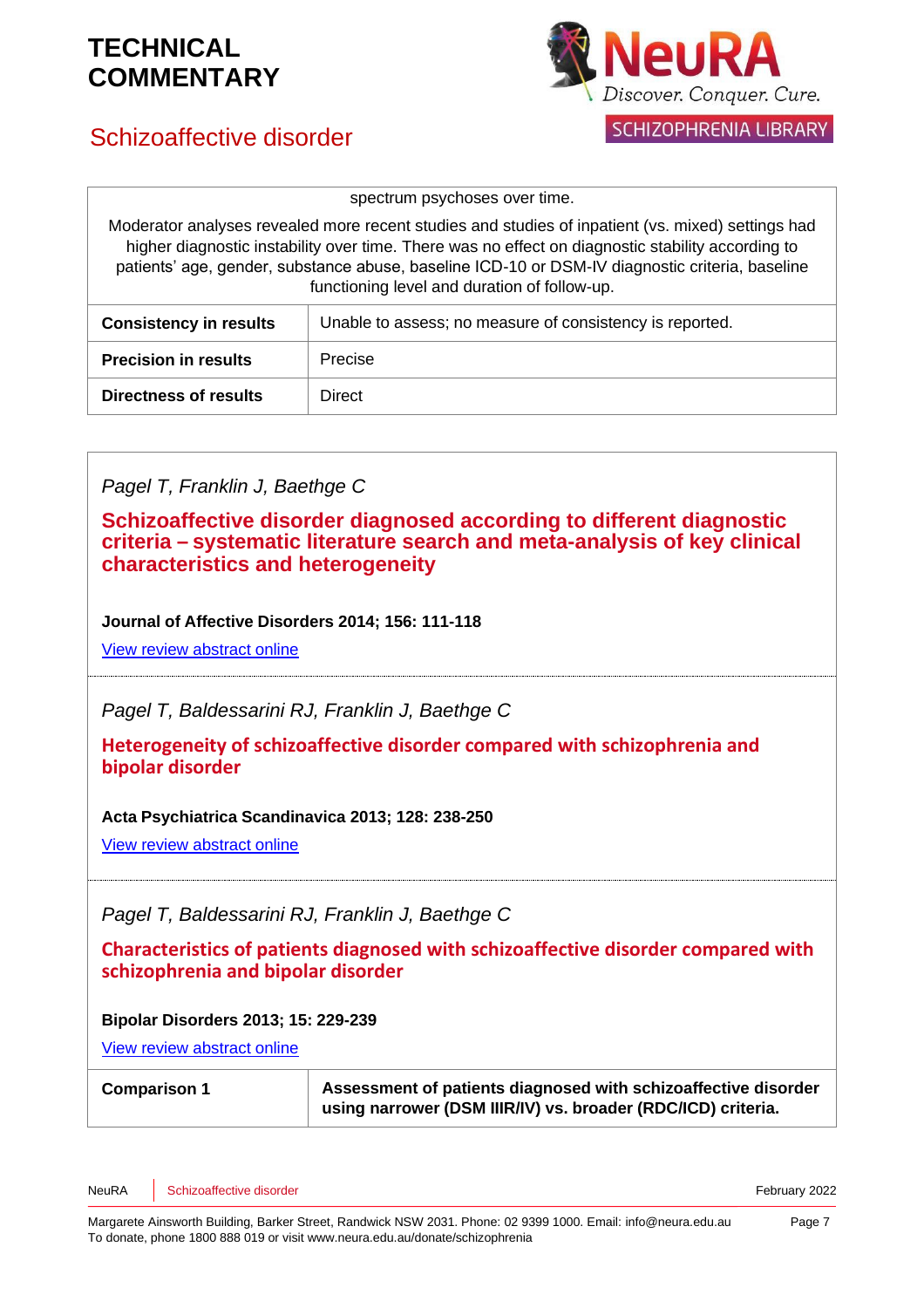## Schizoaffective disorder



| <b>Summary of evidence</b>                                                                                                  | Moderate quality evidence (direct, large samples, some<br>imprecision, unable to assess consistency) suggests<br>schizoaffective disorder samples diagnosed using RDC/ICD<br>criteria may have had fewer hospitalisations, are more likely to<br>be male, and more likely to be older or married than samples<br>using DSM IIIR/IV criteria.                                                                                                                                                                                                                                                                                                                                                                                       |
|-----------------------------------------------------------------------------------------------------------------------------|------------------------------------------------------------------------------------------------------------------------------------------------------------------------------------------------------------------------------------------------------------------------------------------------------------------------------------------------------------------------------------------------------------------------------------------------------------------------------------------------------------------------------------------------------------------------------------------------------------------------------------------------------------------------------------------------------------------------------------|
| Demographic characteristics, hospitalisations, and symptoms                                                                 |                                                                                                                                                                                                                                                                                                                                                                                                                                                                                                                                                                                                                                                                                                                                    |
|                                                                                                                             | 18 broad criteria studies (14 RDC and 4 ICD-10, n = 986), and 37 narrow criteria studies (20 DSM-<br>IIIR, and 17 DSM-IV, $n = 1269$ )                                                                                                                                                                                                                                                                                                                                                                                                                                                                                                                                                                                             |
|                                                                                                                             | Schizoaffective studies employing broader (vs. narrower) criteria report the following:                                                                                                                                                                                                                                                                                                                                                                                                                                                                                                                                                                                                                                            |
|                                                                                                                             | Fewer previous hospitalisations: 2.2 vs. 5.4, $p = 0.016$                                                                                                                                                                                                                                                                                                                                                                                                                                                                                                                                                                                                                                                                          |
|                                                                                                                             | Older samples: 39.0 vs. 37.7 years, $p = 0.035$                                                                                                                                                                                                                                                                                                                                                                                                                                                                                                                                                                                                                                                                                    |
| More males: 51.1% vs. 42.5%, p = 0.002, OR 0.71, 95%CI 0.57 to 0.88                                                         |                                                                                                                                                                                                                                                                                                                                                                                                                                                                                                                                                                                                                                                                                                                                    |
|                                                                                                                             | More married participants: 39.7% vs. 20.5%, $p = 0.064$ , OR 0.45, 95%Cl 0.17 to 1.13                                                                                                                                                                                                                                                                                                                                                                                                                                                                                                                                                                                                                                              |
| No significant differences were reported for years of education, age at onset, duration of illness, IQ,<br>or symptomology. |                                                                                                                                                                                                                                                                                                                                                                                                                                                                                                                                                                                                                                                                                                                                    |
|                                                                                                                             | Overall, studies employing broader criteria had pooled SDs 13% higher for psychometric scales and<br>4% higher for clinical and demographic data, indicating more heterogeneous results.                                                                                                                                                                                                                                                                                                                                                                                                                                                                                                                                           |
| <b>Consistency</b>                                                                                                          | Unable to formally assess, although broader criteria results appear<br>more inconsistent than narrow criteria results.                                                                                                                                                                                                                                                                                                                                                                                                                                                                                                                                                                                                             |
| <b>Precision</b>                                                                                                            | Precise for gender, imprecise for marital status, unable to assess<br>other variables.                                                                                                                                                                                                                                                                                                                                                                                                                                                                                                                                                                                                                                             |
| <b>Directness</b>                                                                                                           | <b>Direct</b>                                                                                                                                                                                                                                                                                                                                                                                                                                                                                                                                                                                                                                                                                                                      |
| <b>Comparison 2</b>                                                                                                         | Assessment of patients diagnosed with schizoaffective<br>disorder, schizophrenia, and bipolar disorder.                                                                                                                                                                                                                                                                                                                                                                                                                                                                                                                                                                                                                            |
| <b>Summary of evidence</b>                                                                                                  | Moderate quality evidence (direct, large samples, some<br>inconsistency and imprecision) suggests schizoaffective<br>disorder samples may have more males, less African<br>Americans, more married people, have a longer duration of<br>illness, lower functioning (GAF), better global assessments<br>(GAS), more depression (HDRS) and more negative (SANS)<br>symptoms than samples with schizophrenia.<br>Compared to bipolar disorder samples, moderate quality<br>evidence suggests schizoaffective disorder samples may be<br>younger with an earlier age at onset, fewer years of education,<br>with less Caucasians and more African Americans, less<br>participants who have ever married, a longer duration of illness, |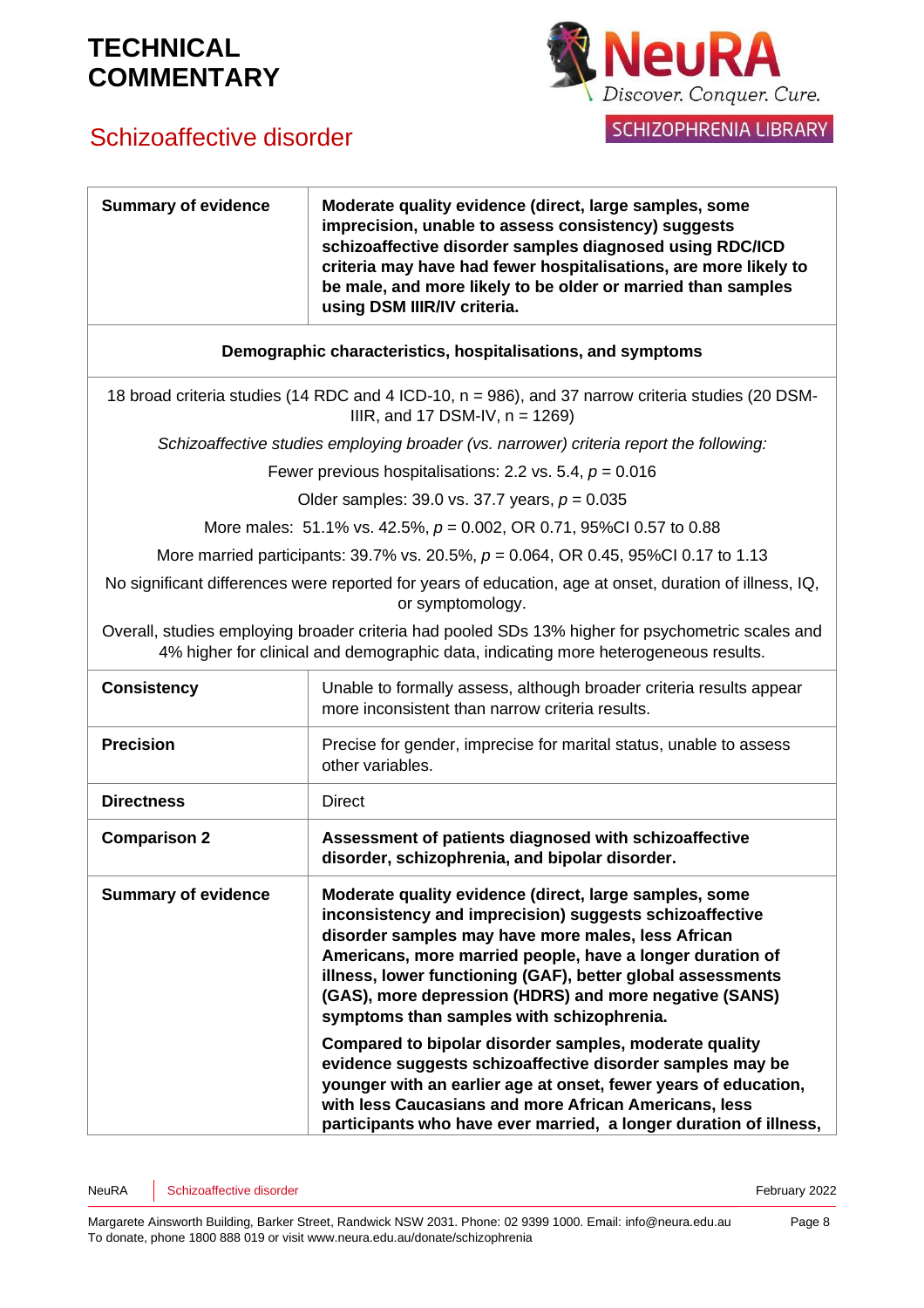



| more positive (BPRS) and negative (SANS) symptoms, more<br>depression (HDRS), and higher IQ (WAIS).                                                                                                                   |  |  |
|-----------------------------------------------------------------------------------------------------------------------------------------------------------------------------------------------------------------------|--|--|
| Demographic characteristics, hospitalisations, and symptoms                                                                                                                                                           |  |  |
| 15 studies used DSM-IIIR, 14 studies used DSM-IV, 4 studies used DSV-III, 11 studies used RDC,<br>1 study used ICD-9, 1 study used ICD-10, and 4 studies used mixed diagnostic tools.                                 |  |  |
| Schizophrenia N = 10814, bipolar disorder N = 4814, schizoaffective disorder N = 2684                                                                                                                                 |  |  |
| Studies of schizoaffective disorder vs. schizophrenia report:                                                                                                                                                         |  |  |
| Less males: 48% vs. 61%, OR 0.57, CI 0.47 to 0.68, $p < 0.0001$ , $\frac{12}{3}$ 48%, $p = 0.0003$                                                                                                                    |  |  |
| Less African Americans: 25% vs. 32%, OR 0.52, CI 0.39 to 0.69, $p < 0.0001$ , $l^2$ 47%, $p = 0.08$                                                                                                                   |  |  |
| More currently married: 37% vs. 12%, OR 3.24, CI 1.12 to 9.39, $p = 0.03$ , $l^2$ 79%, $p = 0.0002$                                                                                                                   |  |  |
| More ever married: 34% vs. 25%, OR 1.61, CI 1.05 to 2.45, $p = 0.03$ , $1^2 45\%$ , $p = 0.12$                                                                                                                        |  |  |
| Longer duration of illness: 13.3yrs vs. 11.1yrs, MD 1.77, CI 0.13 to 3.51, $p = 0.03$ , $\frac{12}{9}$ , $p = 0.11$                                                                                                   |  |  |
| Lower GAF score: 38.6 vs. 43.4, MD 2.15, CI 0.73 to 3.57, $p = 0.003$ , $l^2$ 0%, $p = 0.71$                                                                                                                          |  |  |
| Higher GAS score: 40.0 vs. 35.6, MD 3.00, CI 0.24 to 5.76, $p = 0.03$ , $1^2$ 0%, $p = 0.88$                                                                                                                          |  |  |
| Higher HDRS score: 20.3 vs. 13.3, MD 4.71, CI 0.43 to 8.99, $p = 0.03$ , $1^2$ 75%, $p = 0.008$                                                                                                                       |  |  |
| Lower SANS score: 2.9 vs. 3.3, MD -0.63, CI -1.20 to -0.06, $p = 0.03$ , $\frac{1}{2}$ 59%, $p = 0.09$                                                                                                                |  |  |
| No significant differences were reported for age at onset, current age, years of education, currently<br>married, Caucasian, number of hospitalisations, age at first hospitalisation, CGI, BDRS, SAPS or<br>WAIS-IQ. |  |  |
| Studies of schizoaffective disorder vs. bipolar disorder report:                                                                                                                                                      |  |  |
| Earlier age at onset: 23.3yrs vs. 26.1yrs, MD -2.91, CI -4.52 to -1.29, $p < 0.0004$ , $12$ 77%, $p <$<br>0.00001                                                                                                     |  |  |
| Younger sample: 42.7yrs vs. 46.7yrs, MD -3.03, CI -4.22 to -1.89, $p < 0.0001$ , $l^2$ 59%, $p < 0.00001$                                                                                                             |  |  |
| Less education: 12.3yrs vs. 13.3yrs, MD -0.92, CI -1.44 to -0.40, $p = 0.0006$ , $l^2 22\%$ , $p = 0.25$                                                                                                              |  |  |
| Less Caucasians: 52% vs. 60%, OR 0.52, CI 0.40 to 0.69, $p < 0.0001$ , $\frac{120}{s}$ , $p = 0.50$                                                                                                                   |  |  |
| More African Americans: 25% vs.13%, OR 1.50, CI 1.02 to 2.21, $p < 0.04$ , $l^2$ 59%, $p = 0.02$                                                                                                                      |  |  |
| Less ever married: 34% vs. 41%, OR 0.63, CI 0.43 to 0.93, $p = 0.02$ , $\frac{1}{2}$ 10%, $p = 0.35$                                                                                                                  |  |  |
| Longer duration of illness: 13.3yrs vs. 11.5yrs, MD 2.10, CI 0.10 to 4.09, $p = 0.04$ , $\frac{1}{2}$ 56%, $p = 0.03$                                                                                                 |  |  |
| Higher BPRS score: 46.6 vs. 37.8, MD 3.85, CI 1.94 to 5.87, $p < 0.0001$ , $\frac{12}{12}$ 0%, $p = 0.48$                                                                                                             |  |  |
| Higher HDRS score: 20.3 vs. 10.8, MD 7.01, CI 1.67 to 12.36, $p = 0.01$ , $\frac{1^2}{1^2}$ 80%, $p = 0.002$                                                                                                          |  |  |
| Higher SANS score: 3.3 vs. 0.9, MD 0.85, CI 0.14 to 1.55, $p = 0.02$ , $\frac{1^2}{76\%}$ , $p = 0.02$                                                                                                                |  |  |
| Higher WAIS-IQ score: 105.5 vs.103.7, MD -7.31, CI -10.22 to -4.08, $p = 0.001$ , $\frac{12}{9\%}$ , $p = 0.64$                                                                                                       |  |  |
| No significant differences were reported for gender, currently married, number of hospitalisations,<br>age at first hospitalisation, CGI, GAS, GAF, or SAPS.                                                          |  |  |
| Querall, SDe tended to be lerger in binoler disorder than in sobjectbranic or sobjectfrotive otudion                                                                                                                  |  |  |

Overall, SDs tended to be larger in bipolar disorder than in schizophrenia or schizoaffective studies,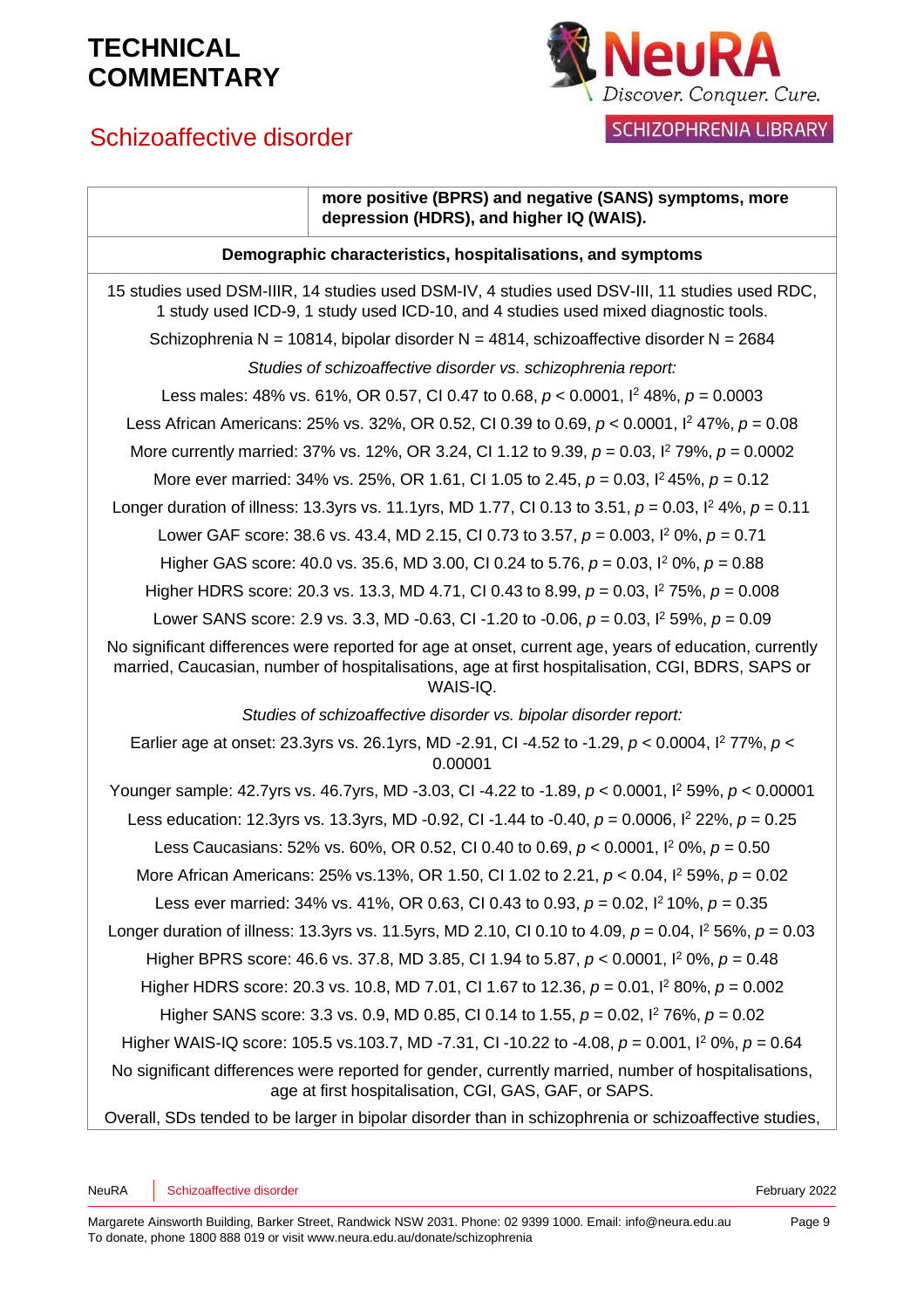



| indicating higher heterogeneity in bipolar disorder results, although this finding was not-significant. |                                                                                                                                      |
|---------------------------------------------------------------------------------------------------------|--------------------------------------------------------------------------------------------------------------------------------------|
| <b>Consistency</b>                                                                                      | Consistent for ever married, duration of illness, GAF, GAS in<br>schizoaffective disorder vs. schizophrenia comparison.              |
|                                                                                                         | Consistent for education, Caucasians, ever married, BPRS and<br>WAIS-IQ in schizoaffective disorder vs. bipolar disorder comparison. |
| <b>Precision</b>                                                                                        | Precise for gender, African Americans GAS in schizoaffective<br>disorder vs. schizophrenia comparison.                               |
|                                                                                                         | Precise for Caucasians in schizoaffective disorder vs. schizophrenia<br>comparison.                                                  |
| <b>Directness</b>                                                                                       | <b>Direct</b>                                                                                                                        |

*Salamon S, Santelmann H, Franklin J, Baethge C*

**Test-retest reliability of the diagnosis of schizoaffective disorder in childhood and adolescence - A systematic review and meta-analysis**

#### **Journal of Affective Disorders 2018; 230: 28-33**

View review [abstract](https://www.ncbi.nlm.nih.gov/pubmed/29360577) online

| Comparison                 | Test-retest reliability of a schizoaffective disorder diagnosis in<br>children and adolescents compared to a diagnosis of bipolar<br>disorder, schizophrenia, or unipolar depression.<br>Time between test and retest ranged from 1 to 16 years (mean<br>7.2 years). |
|----------------------------|----------------------------------------------------------------------------------------------------------------------------------------------------------------------------------------------------------------------------------------------------------------------|
| <b>Summary of evidence</b> | Moderate quality evidence (some inconsistency and imprecision,<br>imprecise, direct, large sample) suggests lower test-retest<br>reliability for schizoaffective disorder than for schizophrenia,<br>bipolar disorder, and unipolar depression.                      |

#### **Test-retest reliability**

7 studies,  $N = 403$ 

*Lower test-retest reliability for schizoaffective disorder than for schizophrenia, bipolar disorder and unipolar depression;*

Schizoaffective disorder: 7 studies, Cohen's kappa = 0.27, 95%CI 0.07 to 0.47,  $I^2 = 91\%$ 

Schizophrenia: 7 studies, Cohen's kappa = 0.56, 95%Cl 0.29 to 0.83,  $I^2 = 94\%$ 

Bipolar disorder: 5 studies, Cohen's kappa = 0.64, 95%Cl 0.55 to 0.74,  $I^2 = 0%$ 

Unipolar depression: 3 studies, Cohen's kappa =  $0.66$ , 95%Cl 0.52 to 0.81,  $I^2 = 0%$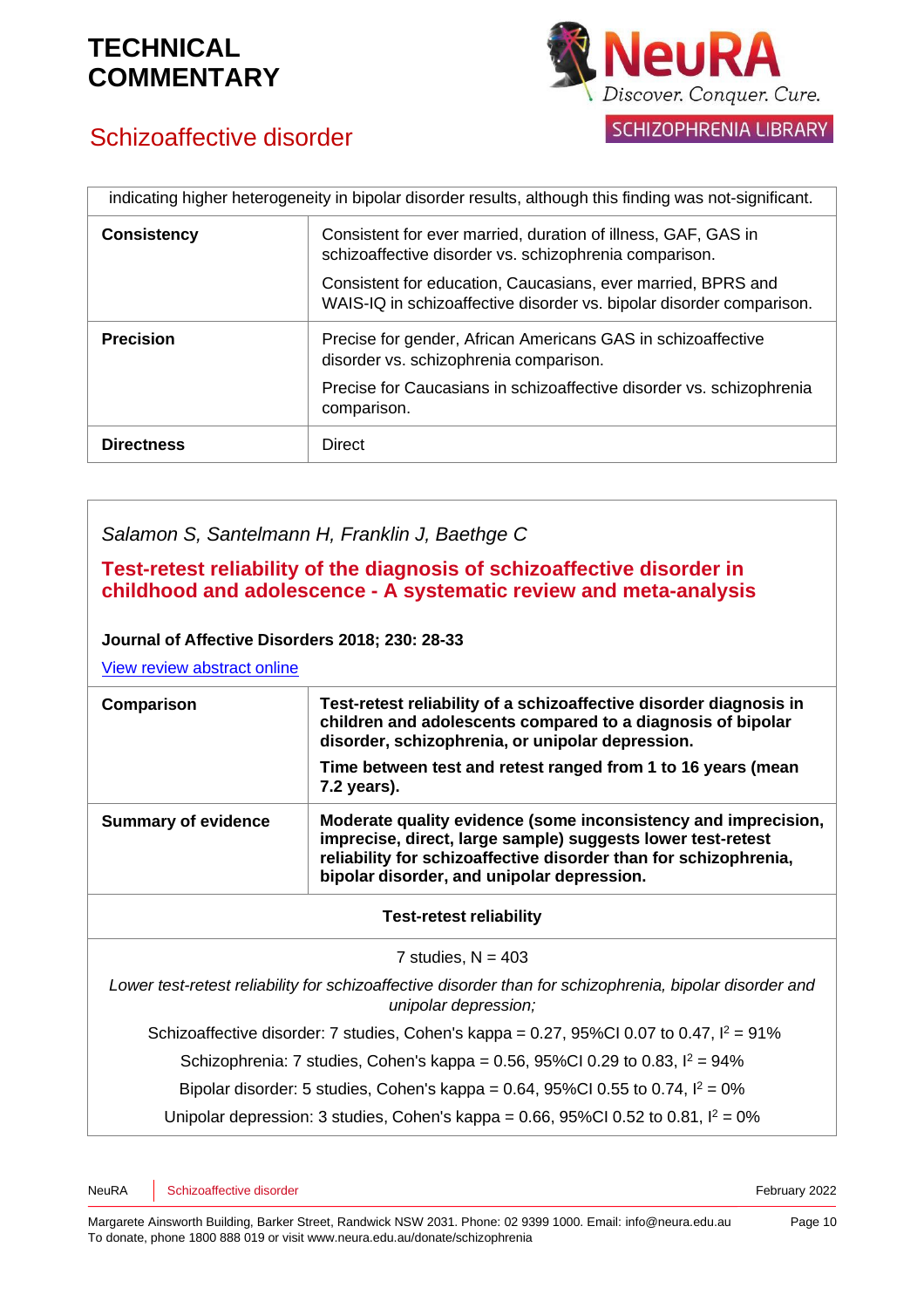

## Schizoaffective disorder

| <b>Consistency in results</b> | Inconsistent for schizoaffective disorder and schizophrenia. |
|-------------------------------|--------------------------------------------------------------|
| <b>Precision in results</b>   | Appears mostly imprecise                                     |
| <b>Directness of results</b>  | Direct                                                       |

### *Santelmann H, Franklin J, Bushoff J, Baethge C*

**Diagnostic shift in patients diagnosed with schizoaffective disorder: A systematic review and meta-analysis of rediagnosis studies**

#### **Bipolar Disorders 2016; 18: 233-46**

View review [abstract](https://www.ncbi.nlm.nih.gov/pubmed/27226263) online

| Comparison                 | Diagnostic stability of schizoaffective disorder over two time<br>points (median $= 2$ years).                                                                                                                                                                                                                                                                                                                                                                                           |
|----------------------------|------------------------------------------------------------------------------------------------------------------------------------------------------------------------------------------------------------------------------------------------------------------------------------------------------------------------------------------------------------------------------------------------------------------------------------------------------------------------------------------|
| <b>Summary of evidence</b> | Moderate quality evidence (inconsistent, appears imprecise,<br>direct, large sample) suggests around 36% of people initially<br>diagnosed with schizoaffective disorder have their diagnosis<br>changed at the second assessment. Conversely, around 55% of<br>people diagnosed with schizoaffective disorder at the second<br>assessment were originally diagnosed with other disorders.<br>Schizophrenia and affective disorders were the most commonly<br>switched to/from diagnoses. |

#### **Diagnostic stability**

31 studies,  $N = 1,866$ 

~36% (95%CI 24% to 49%,  $I^2 = 89$ %) of people diagnosed with schizoaffective disorder at the first assessment were rediagnosed at second assessment;  $~19\%$  (95%Cl 13% to 28%,  $I^2 = 80\%$ ) switched to schizophrenia,  $~14\%$  (95%CI 10% to 19%,  $I^2 = 53\%$ ) switched to affective disorders, and the rest switched to other disorders.

 $\sim$ 55% (95%CI 46 to 63%,  $I^2$  = 79%) of people diagnosed with schizoaffective disorder at the second assessment were originally diagnosed with other disorders;  $~18\%$  (95%Cl 13% to 25%,  $I^2 = 76\%)$ switched from schizophrenia,  $\sim$ 24% (95%CI 18% to 30%,  $I^2 = 66\%$ ) switched from affective disorders and the rest switched from other disorders.

| <b>Consistency in results</b> | Inconsistent      |
|-------------------------------|-------------------|
| <b>Precision in results</b>   | Appears imprecise |
| <b>Directness of results</b>  | Direct            |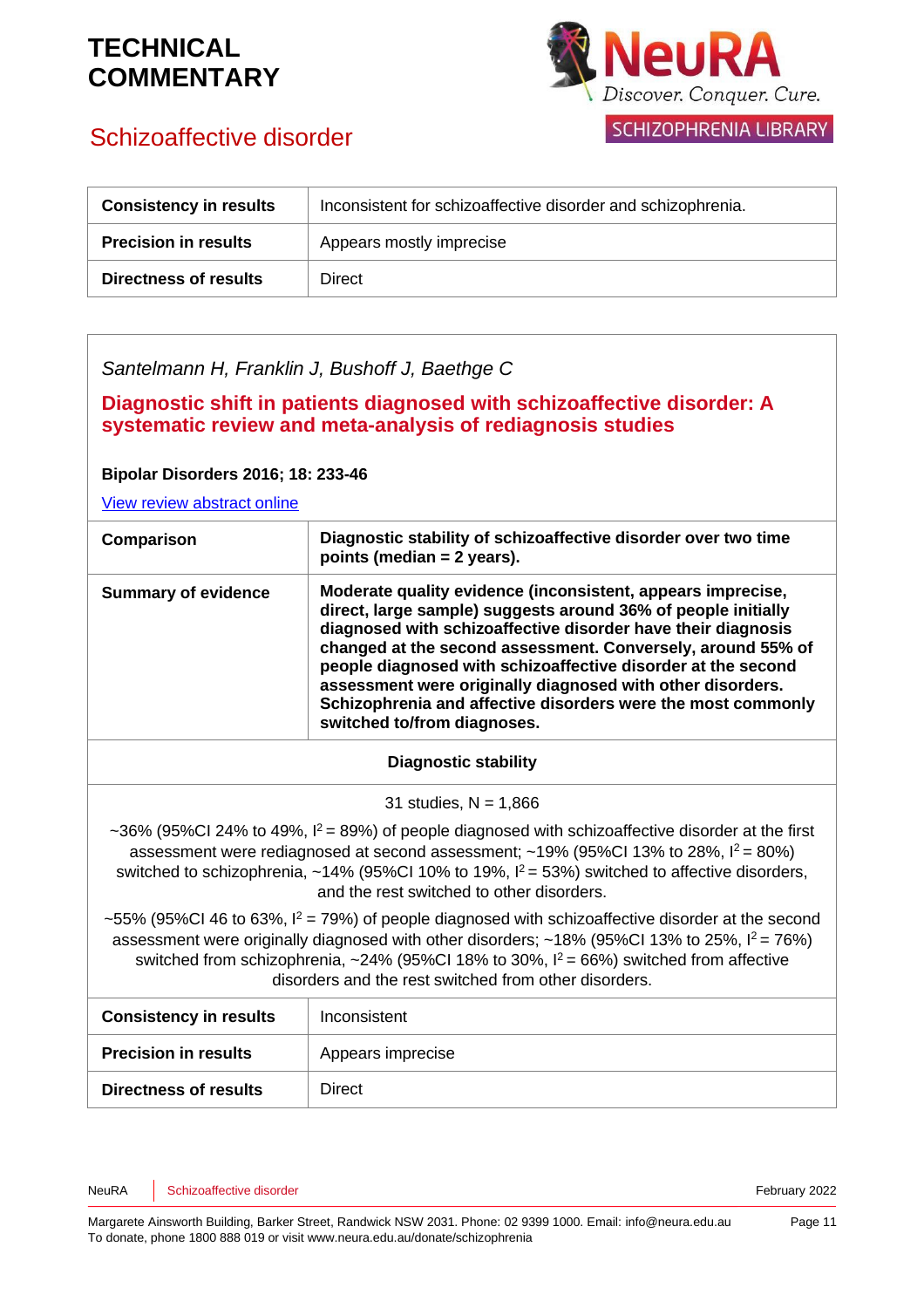### Schizoaffective disorder



**SCHIZOPHRENIA LIBRARY** 

*Santelmann H, Franklin J, Busshoff J, Baethge C*

**Interrater reliability of schizoaffective disorder compared with schizophrenia, bipolar disorder, and unipolar depression - A systematic review and meta-analysis**

**Schizophrenia Research 2016; 176: 357-63**

View review [abstract](https://www.ncbi.nlm.nih.gov/pubmed/27461400) online

| Comparison                 | Interrater reliability of diagnosis of schizoaffective disorder<br>compared to schizophrenia, bipolar disorder and unipolar<br>depression.                                                                                                                      |
|----------------------------|-----------------------------------------------------------------------------------------------------------------------------------------------------------------------------------------------------------------------------------------------------------------|
| <b>Summary of evidence</b> | Moderate to high quality evidence (inconsistent, appears<br>precise, direct, large sample) suggests lower interrater reliability<br>for diagnosis of schizoaffective disorder than for diagnosis of<br>schizophrenia, bipolar disorder, or unipolar depression. |

### **Interrater reliability**

25 studies,  $N = 7,912$ 

*Interrater reliability for schizoaffective disorder is lower than for schizophrenia, bipolar disorder and unipolar depression;*

Schizoaffective disorder: Cohen's kappa = 0.57, 95%Cl 0.41 to 0.73,  $I^2 = 98\%$ 

Schizophrenia: Cohen's kappa = 0.80, 95%Cl 0.76 to 0.84,  $I^2 = 70\%$ 

Bipolar disorder: Cohen's kappa = 0.82, 95%Cl 0.77 to 0.86,  $l^2 = 38\%$ 

Unipolar depression: Cohen's kappa = 0.75, 95%Cl 0.70 to 0.81,  $I^2 = 82\%$ 

These results did not change according to diagnostic or kappa method used, sample size, number of differential diagnoses, or year of publication. There was no evidence of publication bias.

| <b>Consistency in results</b> | Mostly inconsistent |
|-------------------------------|---------------------|
| <b>Precision in results</b>   | Appears precise     |
| <b>Directness of results</b>  | Direct              |

*Santelmann H, Franklin J, Bushoff J, Baethge C*

**Test-retest reliability of schizoaffective disorder compared with schizophrenia, bipolar disorder, and unipolar depression-a systematic**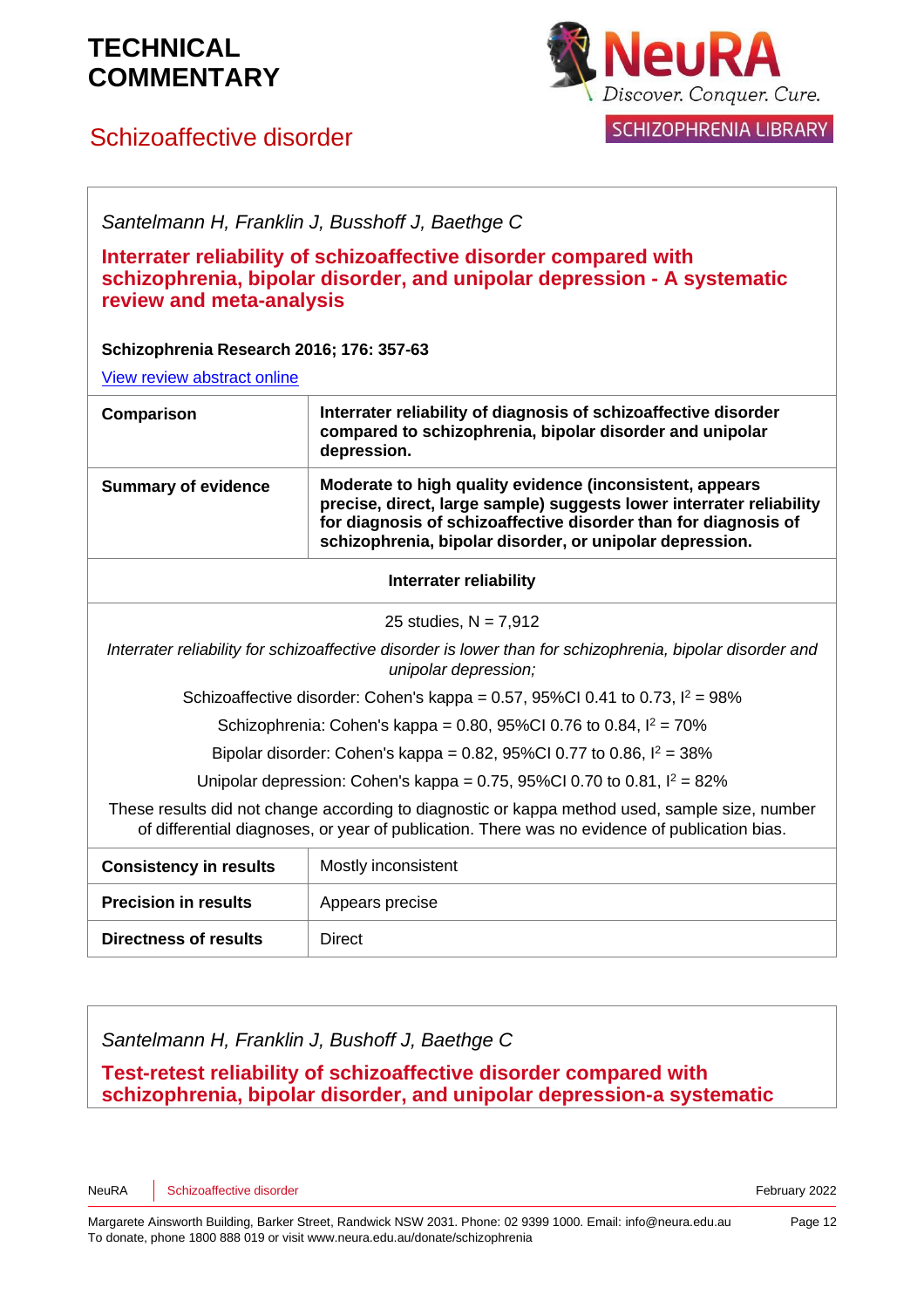## Schizoaffective disorder



| review and meta-analysis<br><b>Bipolar Disorders 2015; 17: 753-68</b>                                                                                                                                                                                                                                                                                                                                                                                                                                                                                                       |                                                                                                                                                                                                                                                                              |  |
|-----------------------------------------------------------------------------------------------------------------------------------------------------------------------------------------------------------------------------------------------------------------------------------------------------------------------------------------------------------------------------------------------------------------------------------------------------------------------------------------------------------------------------------------------------------------------------|------------------------------------------------------------------------------------------------------------------------------------------------------------------------------------------------------------------------------------------------------------------------------|--|
|                                                                                                                                                                                                                                                                                                                                                                                                                                                                                                                                                                             |                                                                                                                                                                                                                                                                              |  |
| Comparison                                                                                                                                                                                                                                                                                                                                                                                                                                                                                                                                                                  | Test-retest reliability of a schizoaffective disorder diagnosis<br>compared to a diagnosis of bipolar disorder, schizophrenia, or<br>unipolar depression.                                                                                                                    |  |
| <b>Summary of evidence</b>                                                                                                                                                                                                                                                                                                                                                                                                                                                                                                                                                  | Moderate to high quality evidence (inconsistent, appears<br>precise, direct, large sample) suggests significantly poorer test-<br>retest reliability for schizoaffective disorder diagnosis than for<br>bipolar disorder, schizophrenia or unipolar depression<br>diagnoses. |  |
| <b>Test-retest reliability</b>                                                                                                                                                                                                                                                                                                                                                                                                                                                                                                                                              |                                                                                                                                                                                                                                                                              |  |
|                                                                                                                                                                                                                                                                                                                                                                                                                                                                                                                                                                             | 49 studies, $N = 14,314$                                                                                                                                                                                                                                                     |  |
| Significantly lower test-retest reliability for schizoaffective disorder than for bipolar disorder,<br>schizophrenia or unipolar depression;                                                                                                                                                                                                                                                                                                                                                                                                                                |                                                                                                                                                                                                                                                                              |  |
|                                                                                                                                                                                                                                                                                                                                                                                                                                                                                                                                                                             | Schizoaffective disorder: 48 studies, Cohen's kappa = 0.50, 95%Cl 0.40 to 0.59, $I^2 = 96\%$                                                                                                                                                                                 |  |
|                                                                                                                                                                                                                                                                                                                                                                                                                                                                                                                                                                             | Bipolar disorder: 33 studies, Cohen's kappa = 0.77, 95%Cl 0.73 to 0.82, $1^2$ = 92%                                                                                                                                                                                          |  |
|                                                                                                                                                                                                                                                                                                                                                                                                                                                                                                                                                                             | Schizophrenia: 42 studies, Cohen's kappa = 0.69, 95%Cl 0.64 to 0.74, $l^2 = 90\%$                                                                                                                                                                                            |  |
|                                                                                                                                                                                                                                                                                                                                                                                                                                                                                                                                                                             | Unipolar depression: 35 studies, Cohen's kappa = 0.73, 95%Cl 0.66 to 0.79, $I^2 = 91\%$                                                                                                                                                                                      |  |
|                                                                                                                                                                                                                                                                                                                                                                                                                                                                                                                                                                             | Assessment of differences between diagnoses;                                                                                                                                                                                                                                 |  |
|                                                                                                                                                                                                                                                                                                                                                                                                                                                                                                                                                                             | Schizoaffective disorder vs. schizophrenia: MD = $0.21$ , 95%Cl 0.13 to 0.28, $p < 0.001$                                                                                                                                                                                    |  |
|                                                                                                                                                                                                                                                                                                                                                                                                                                                                                                                                                                             | Schizoaffective disorder vs. bipolar disorder: $MD = 0.23$ , 95%Cl 0.14 to 0.33, $p < 0.001$                                                                                                                                                                                 |  |
| Schizoaffective disorder vs. unipolar depression: $MD = 0.18$ , 95%Cl 0.10 to 0.27, $p < 0.001$                                                                                                                                                                                                                                                                                                                                                                                                                                                                             |                                                                                                                                                                                                                                                                              |  |
| In studies of schizoaffective disorder, kappa was significantly lower in consistent vs. inconsistent<br>use of diagnostic interview. There were no differences in kappa in studies according to; similar vs.<br>different rater identity; first-episode vs. chronic illness; inpatient vs. outpatient status; low vs. high<br>risk of bias studies (including blinded vs. non-blinded studies); studies using ICD-10 diagnostic tool<br>vs. DSM 111, DSM 1V or DSM 5 diagnostic tools; or studies with a short vs. long follow-up period (<<br>2 months $vs. > 12$ months). |                                                                                                                                                                                                                                                                              |  |
| <b>Consistency in results</b>                                                                                                                                                                                                                                                                                                                                                                                                                                                                                                                                               | Inconsistent                                                                                                                                                                                                                                                                 |  |
| <b>Precision in results</b>                                                                                                                                                                                                                                                                                                                                                                                                                                                                                                                                                 | Appears precise                                                                                                                                                                                                                                                              |  |
| <b>Directness of results</b>                                                                                                                                                                                                                                                                                                                                                                                                                                                                                                                                                | <b>Direct</b>                                                                                                                                                                                                                                                                |  |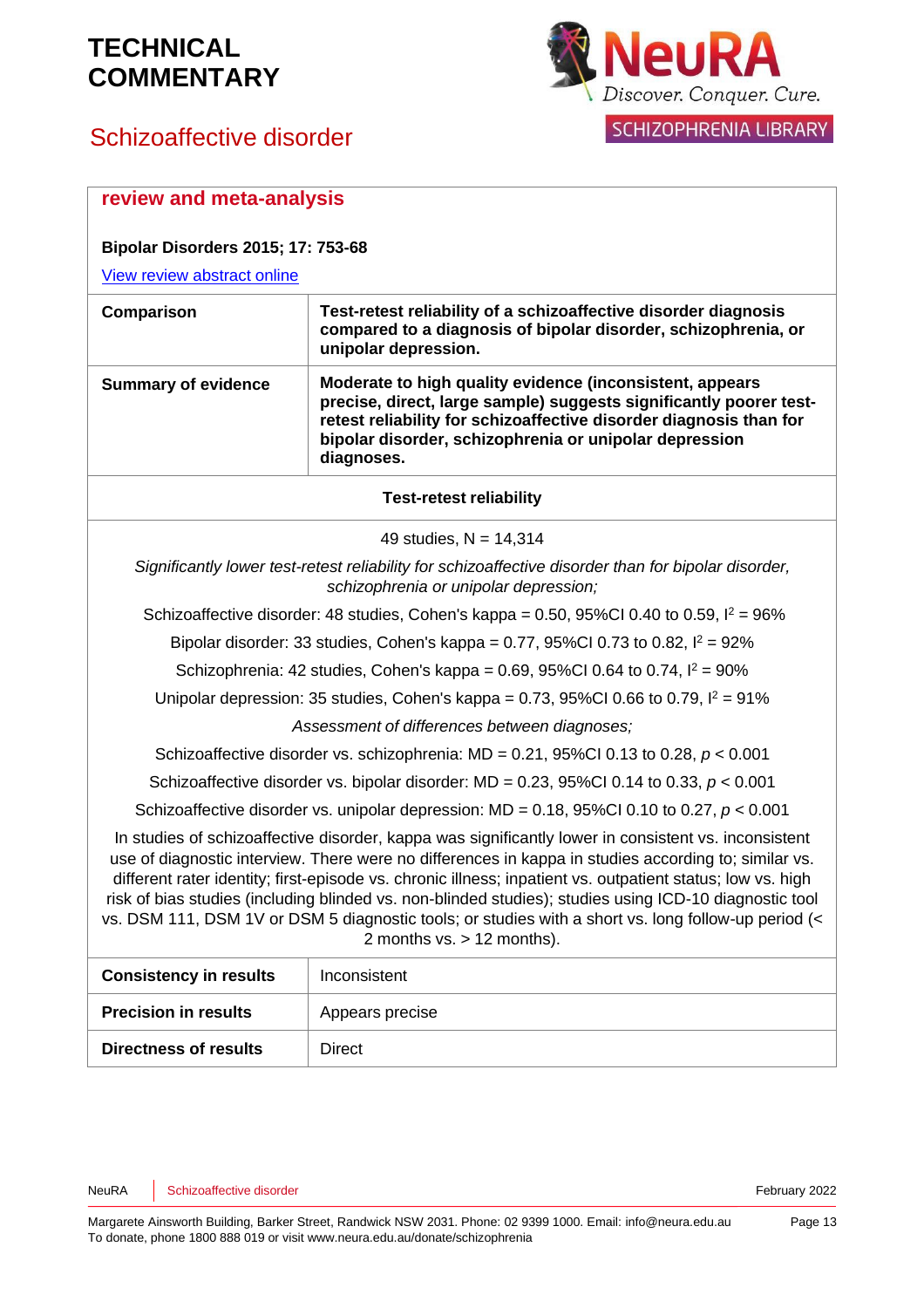



### Explanation of acronyms

BPRS = Brief Psychiatric Rating Scale, CGI = Clinical Global Impression, CI = confidence interval, DSM = American Psychiatric Association's Diagnostic and Statistical Manual, GAF = Global Assessment of Functioning, GAS = Global Assessment Scale, HDRS = Hamilton Depression Rating Scale,  $I^2$  = the percentage of the variability in effect estimates that is due to heterogeneity rather than sampling error (chance), ICD = World Health Organisation's International Classification of Diseases, MD = mood disorder and mean difference, OR = odds ratio, *p* = probability of rejecting a null hypothesis of no differences between groups, RDC = Research Diagnostic Criteria, SANS = Scale for Assessment of Negative Symptoms, SAPS = Scale for Assessment of Positive Symptoms SCA = schizoaffective disorder, SCZ = schizophrenia, SD = standard deviation, WAIS-IQ = Wechsler Adult Intelligence Scale-Intelligence Quotient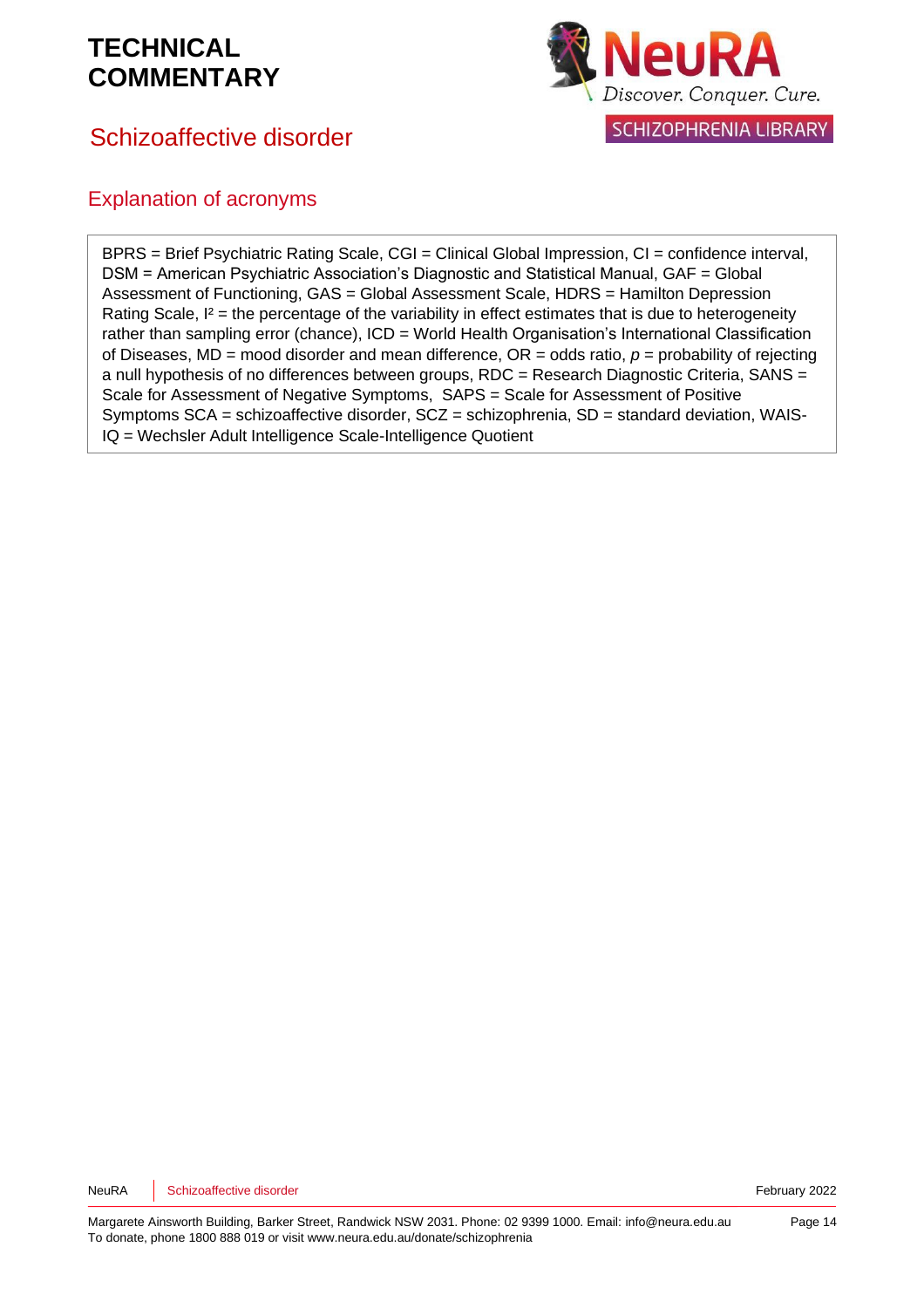### Schizoaffective disorder



### Explanation of technical terms

- Bias has the potential to affect reviews of both RCT and observational studies. Forms of bias include; reporting bias – selective reporting of results; publication bias - trials that are not formally published tend to show less effect than published trials, further if there are statistically significant differences between groups in a trial, these trial results tend to get published before those of trials without significant differences; language bias – only including English language reports; funding bias - source of funding for the primary research with selective reporting of results within primary studies; outcome variable selection bias; database bias including reports from some databases and not others; citation bias - preferential citation of authors. Trials can also be subject to bias when evaluators are not blind to treatment condition and selection bias of participants if trial samples are small<sup>12</sup>.
- † Different effect measures are reported by different reviews.

Prevalence refers to how many existing cases there are at a particular point in time. Incidence refers to how many new cases there are per population in a specified time period. Incidence is usually reported as the number of new cases per 100,000 people per year. Alternatively some studies present the number of new cases that have accumulated over several years against a person-years denominator. This denominator is the sum of individual units of time that the persons in the population are at risk of becoming a case. It takes into account the size of the underlying population sample and its age structure over the duration of observation.

Reliability and validity refers to how accurate the instrument is. Sensitivity is the proportion of actual positives that are correctly identified  $(100\%$  sensitivity = correct identification of all actual positives) and specificity is the proportion of negatives that are correctly identified (100% specificity = not identifying anyone as positive if they are truly not).

Weighted mean difference scores refer to mean differences between treatment and comparison groups after treatment (or occasionally pre to post treatment) and in a randomised trial there is an assumption that both groups are comparable on this measure prior to treatment. Standardsed mean differences are divided by the pooled standard deviation (or the standard deviation of one group when groups are homogenous) that allows results from different scales to be combined and compared. Each study's mean difference is then given a weighting depending on the size of the sample and the variability in the data. 0.2 represents a small effect, 0.5 a moderate effect, and 0.8 and over represents a large effect $12$ .

Odds ratio (OR) or relative risk (RR) refers to the probability of a reduction  $( $1$ )$  or an increase (> 1) in a particular outcome in a treatment group, or a group exposed to a risk factor, relative to the comparison group. For example, a RR of 0.75 translates to a reduction in risk of an outcome of 25% relative to those not receiving the treatment or not exposed to the risk factor. Conversely, a RR of 1.25 translates to an increased risk of 25% relative to those not receiving treatment or not having been exposed to a risk factor. A RR or OR of 1.00 means there is no difference between groups. A medium effect is considered if  $RR > 2$  or  $< 0.5$  and a large effect if  $RR > 5$  or  $< 0.2<sup>13</sup>$ . InOR stands for logarithmic OR where a lnOR of 0 shows no difference between groups. Hazard ratios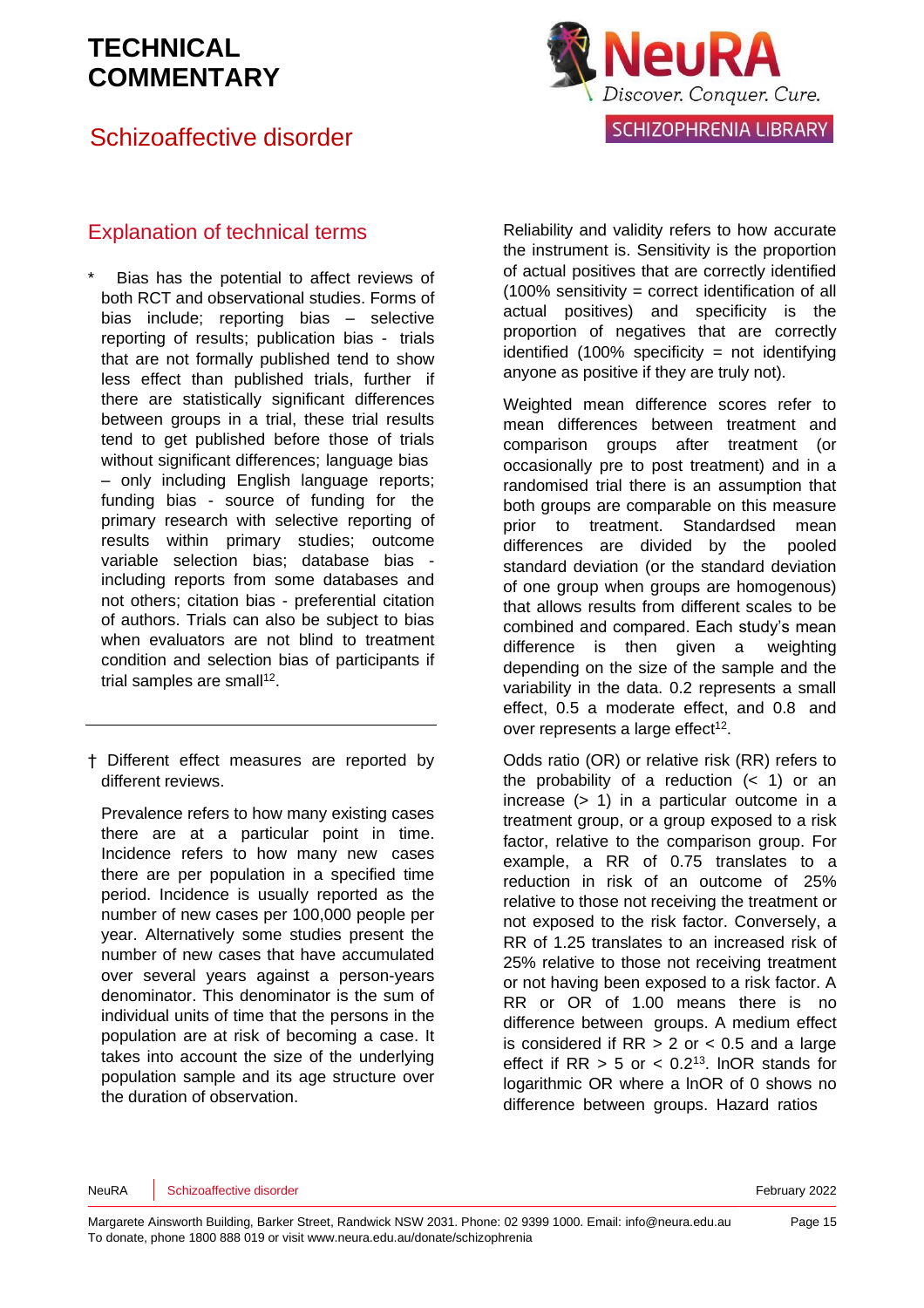### Schizoaffective disorder



measure the effect of an explanatory variable on the hazard or risk of an event.

Correlation coefficients (eg, r) indicate the strength of association or relationship between variables. They can provide an indirect indication of prediction, but do not confirm causality due to possible and often unforseen confounding variables. An r of 0.10 represents a weak association, 0.25 a medium association and 0.40 and over represents a strong association. Unstandardised (*b*) regression coefficients indicate the average change in the dependent variable associated with a 1 unit change in the independent variable, statistically controlling for the other independent variables. Standardised regression coefficients represent the change being in units of standard deviations to allow comparison across different scales.

‡ Inconsistency refers to differing estimates of effect across studies (i.e. heterogeneity or variability in results) that is not explained by subgroup analyses and therefore reduces confidence in the effect estimate. I<sup>2</sup> is the percentage of the variability in effect estimates that is due to heterogeneity rather than sampling error (chance) - 0% to 40%: heterogeneity might not be important, 30% to 60%: may represent moderate heterogeneity, 50% to 90%: may represent considerable heterogeneity and over this is considerable heterogeneity. I² can be calculated from Q (chi-square) for the test of heterogeneity with the following formula<sup>12</sup>;

$$
l^2=\left(\frac{Q-df}{Q}\right)\times 100\%
$$

- § Imprecision refers to wide confidence intervals indicating a lack of confidence in the effect estimate. Based on GRADE recommendations, a result for continuous data (standardised mean differences, not weighted mean differences) is considered imprecise if the upper or lower confidence limit crosses an effect size of 0.5 in either direction, and for binary and correlation data, an effect size of 0.25. GRADE also recommends downgrading the evidence when sample size is smaller than 300 (for binary data) and 400 (for continuous data), although for some topics, these criteria should be relaxed<sup>14</sup> .
- ║ Indirectness of comparison occurs when a comparison of intervention A versus B is not available but A was compared with C and B was compared with C that allows indirect comparisons of the magnitude of effect of A versus B. Indirectness of population, comparator and/or outcome can also occur when the available evidence regarding a particular population, intervention, comparator, or outcome is not available and is therefore inferred from available evidence. These inferred treatment effect sizes are of lower quality than those gained from head-tohead comparisons of A and B.